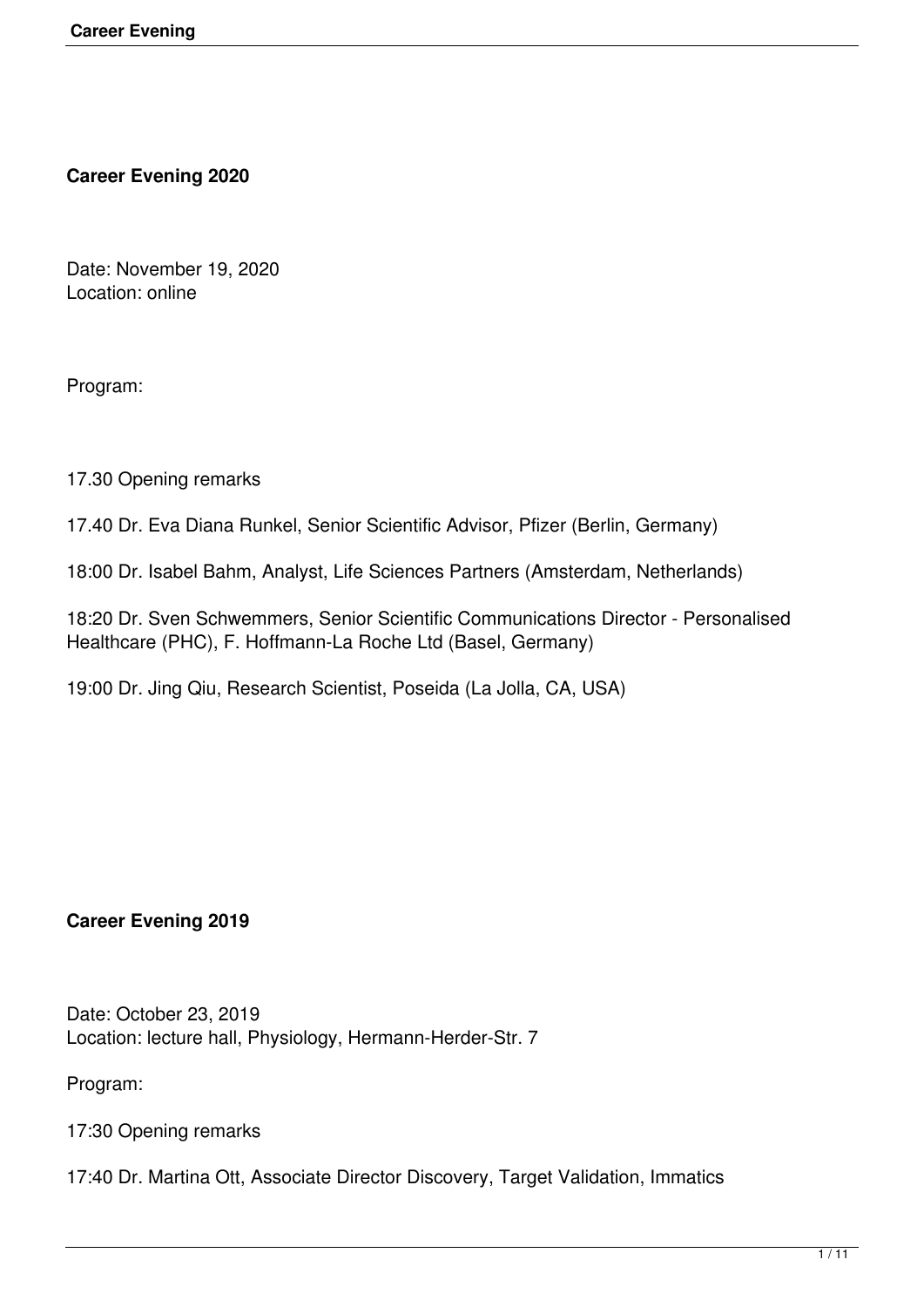Biotechnologies, Tuebingen, DE

18:00 Dr. Lasse Weinmann, European Patent Attorney, Dt. Patentanwalt, Hoffmann Eitle, Munich, DE

18:20 Dr. Guiseppe Gulotta, Senior Consultant, Wellmera, Basel, CH

18:40 Dr. Miriam Bibel, Senior Research Investigator, Novartis, Basel, CH

19:00 Discussion over snacks and drinks

**Career Evening 2018**

Date: November 30, 2018 Location: lecture hall, Physiology, Hermann-Herder-Str. 7

Program:

17:30 Opening remarks

17:40 Samu Melkko, Associate Director & Project Leader, Biology, Molecular Partners AG, **Zürich** 

18:00 Konstantina Diamantara, Scientific Coordinator, Charité, Berlin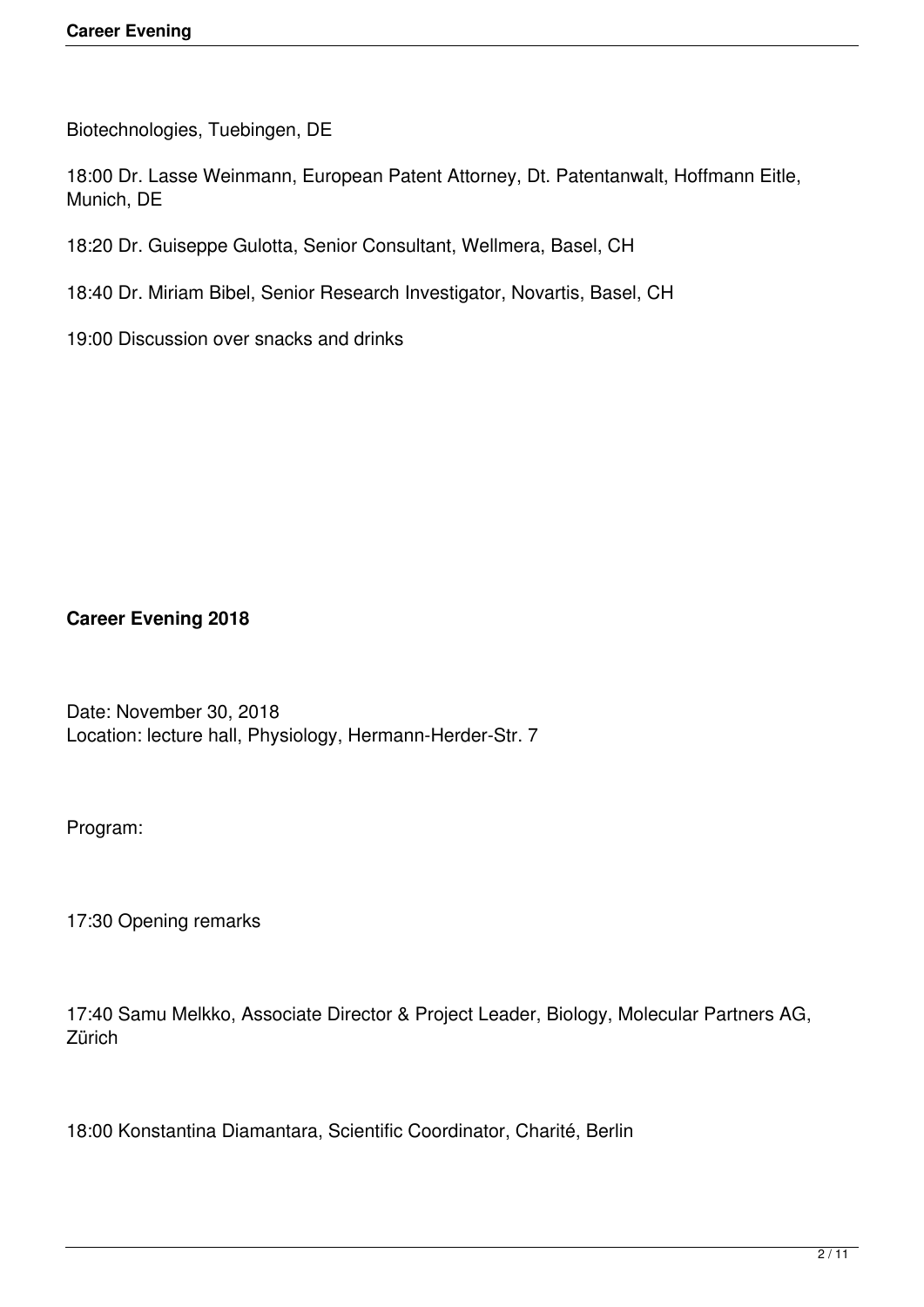18:20 Ioannis Legouras, Head of International Programs, Max Delbrück Center, Berlin

18:40 Gianpiero Spedale, Team Leader R&D, Bioline, London

19:00 Tess Tsai-Hsiu Lu, IMPRS-MCB-Alumna, now Research, Scientist, Novo Nordisk, Copenhagen

19:20 Discussion over snacks and drinks

**Career Evening 2017**

Date: November 24, 2017 Location: lecture hall, Department Innere Medizin, Universitätsklinikum Freiburg, Hugstetter Str. 55, 79106 Freiburg

Program:

16:30 Opening remarks

16:40 Magda Bujar, Senior Research Analyst at CIRS, London

17:00 Dr. Stefan Washietl, Co-Founder of Paperpile LLC, Vienna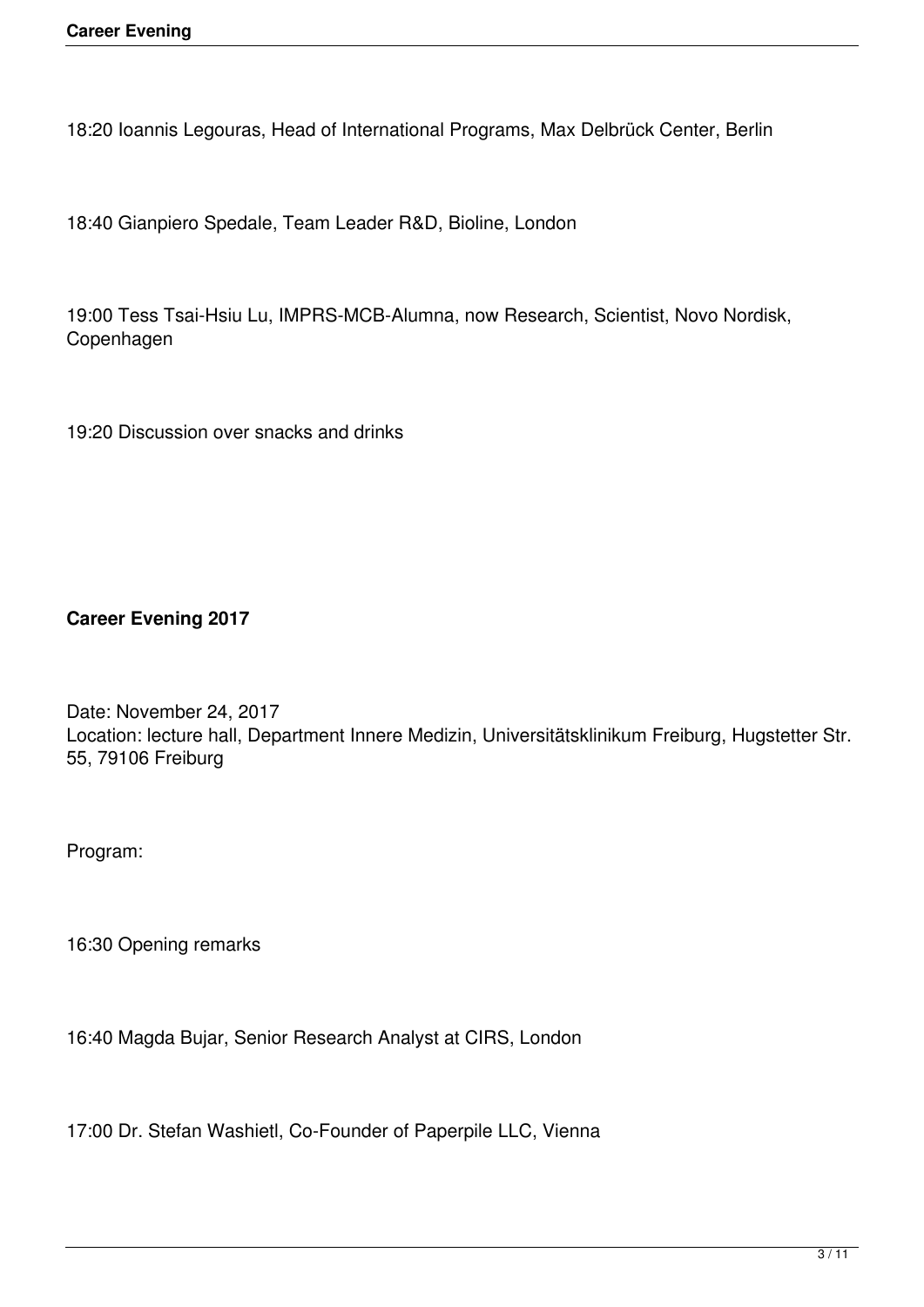17:20 Dr. Benjamin Müller, CEO of Biofidus AG, Bielefeld

17:40 Dr. Julia Sämann, Safety/Quality Officer, Regulatory Manager Emerging Europe at CSL Behring GmbH, Hattersheim

18:00 Dr. Chiara Pazzagli, Associate Clinical Scientist at Novartis AG, Basel

18:20 Discussion and Snacks

**Career Evening 2016**

Date: April 13, 2016 Location: Physiology lecture hall (HS 00 005); Hermann-Herder-Str. 7, Freiburg

Program:

17:30 Opening remarks

17:40 Dr. Katrin Arnold, Recruiter, Roche, Basel

18:00 Dr. Holger Breithaupt, Senior Editor, EMBO, Heidelberg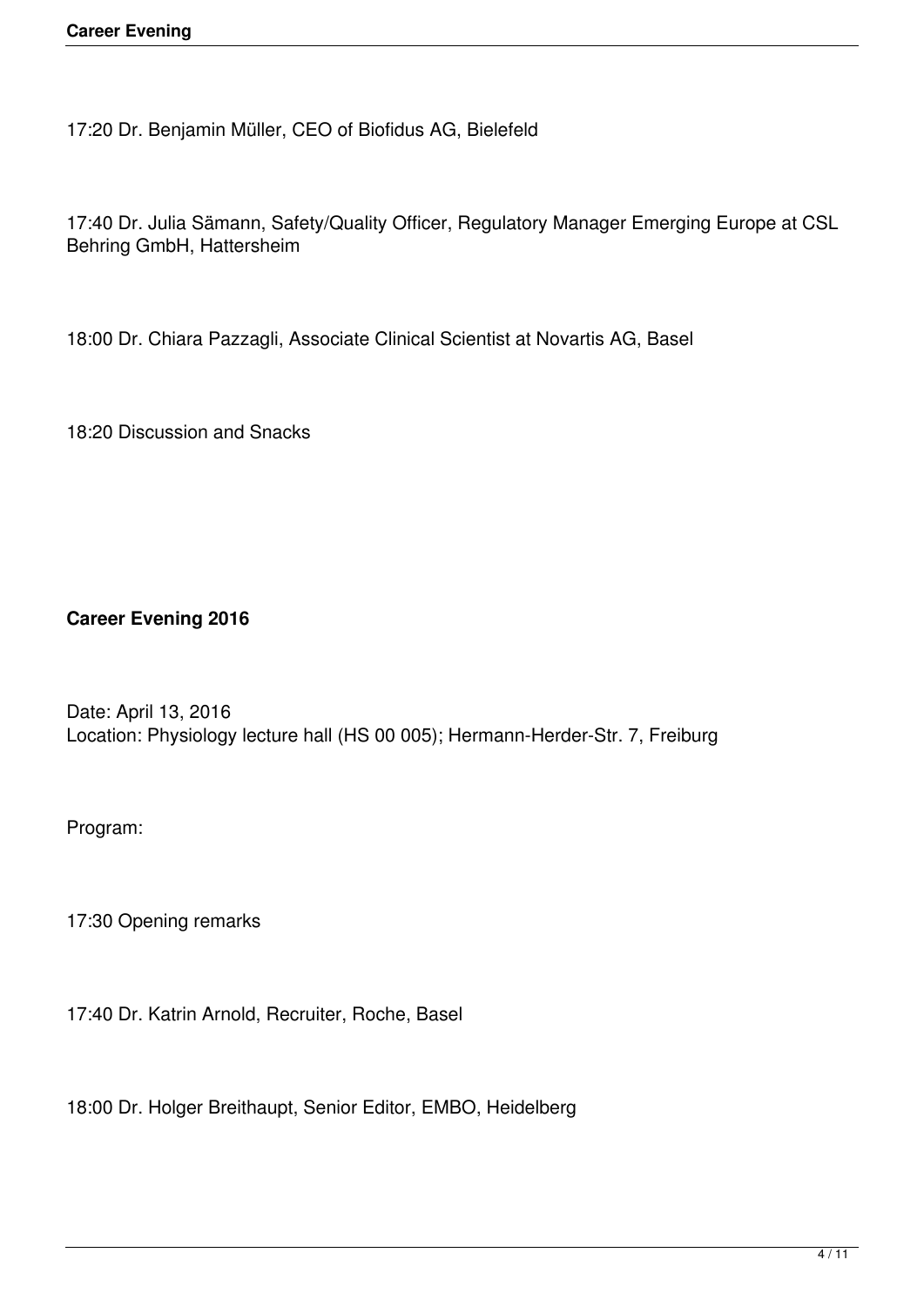18:20 Dr. Inga-Marie Schlägl Quality Control, Bayer, Basel

18:40 Dr. Christoph Kalis, Project Manager, Novartis, Basel

19:00 Discussion over snacks and drinks

## **Career Evening 2015**

Wednesday, April 22, 2015 Location: Anatomy Lecture Hall, Albertstr. 19

Program:

17:30-17:40 Opening Remarks

17:40-18:00 Dr. Stefan Kass, Scientil c Manager at CRC 992 Medical Epigenetics, Freiburg

18:00-18:20 Dr. Lorenzo Corsini, Principal at Boston Consulting Group, Vienna

18:20-18:40 Dr. Jörn Rickert, CEO at CorTec GmbH, Freiburg

- 18:40-19:00 Dr. Alysia vandenBerg, Manager at Institut Curie's Training Unit, Paris
- 19:00-19:20 Dr. Sebastian Lugert, Director Strategic Partnerships at Roche, Freiburg

19:20 Snacks & Discussion

**Career Evening 2014** Thursday, May 8, 2014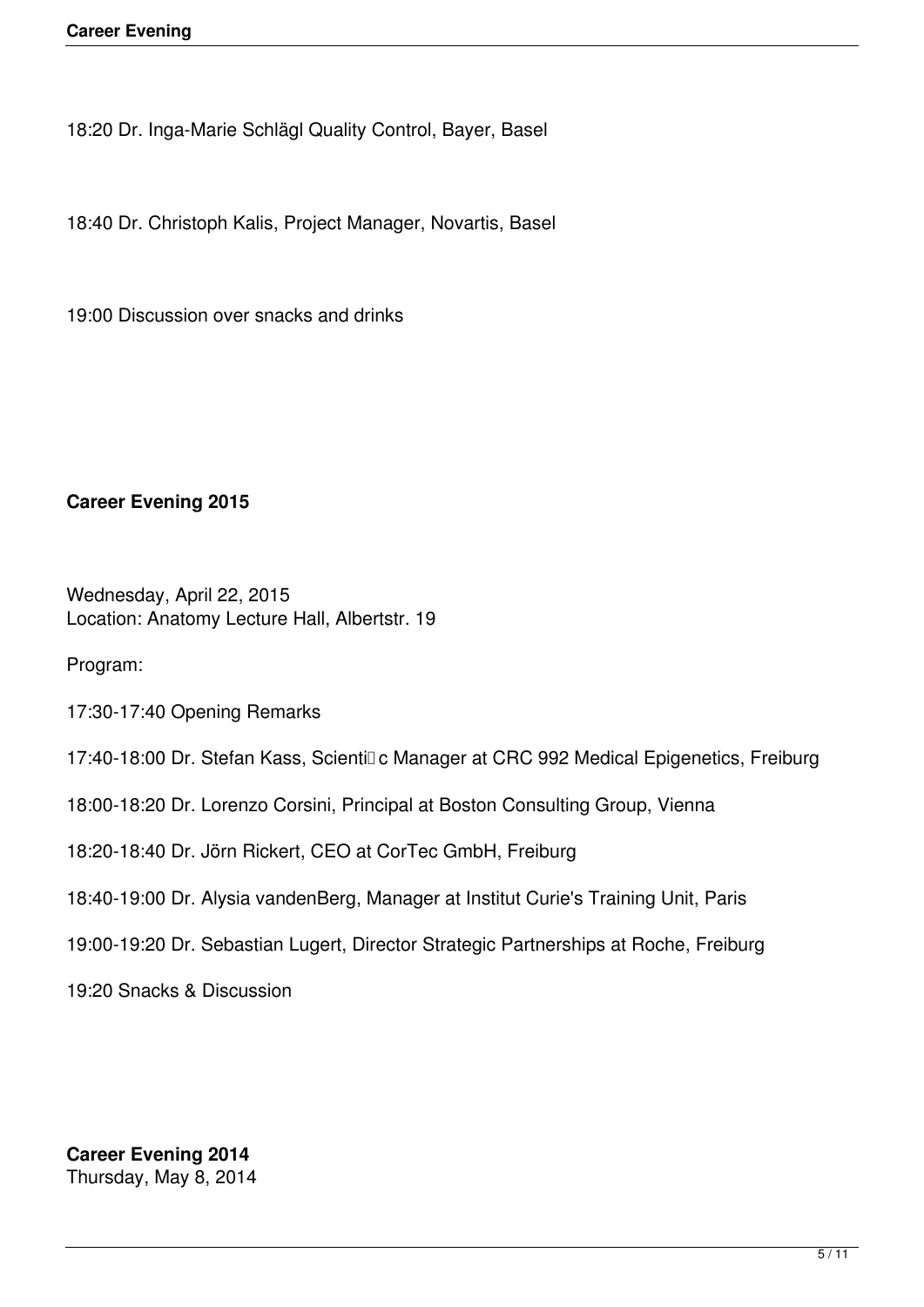Location: Lecture Hall Anatomy, Albertstr. 19, 79104 Freiburg

Program:

17:30 - Welcome and Introduction

Dr. Andreas Geißler, Patent Consultant at Maucher Börjes Jenkins (Freiburg, Germany)

Dr. Ralf Hess, Principal Consultant at PAREXEL International (Freiburg, Germany)

Dr. Dieter Russmann, Vice President Customer Strategy at PAREXEL International (Freiburg, Germany)

Dr. Karin Dumstrei, Senior Editor at the EMBO Journal (Heidelberg, Germany)

Dr. Thomas Apel, Senior Key Account Manager at ENZO Life Sciences (Lausen, Switzerland)

Dr. Thomas Wossning, Lecturer at Department of Molecular Immunology, Albert-Ludwig University (Freiburg, Germany)

# **Career Evening 2013**

Monday April 8th, 2013 Location: Lecture Hall Anatomy, Albertstr. 19, 79104 Freiburg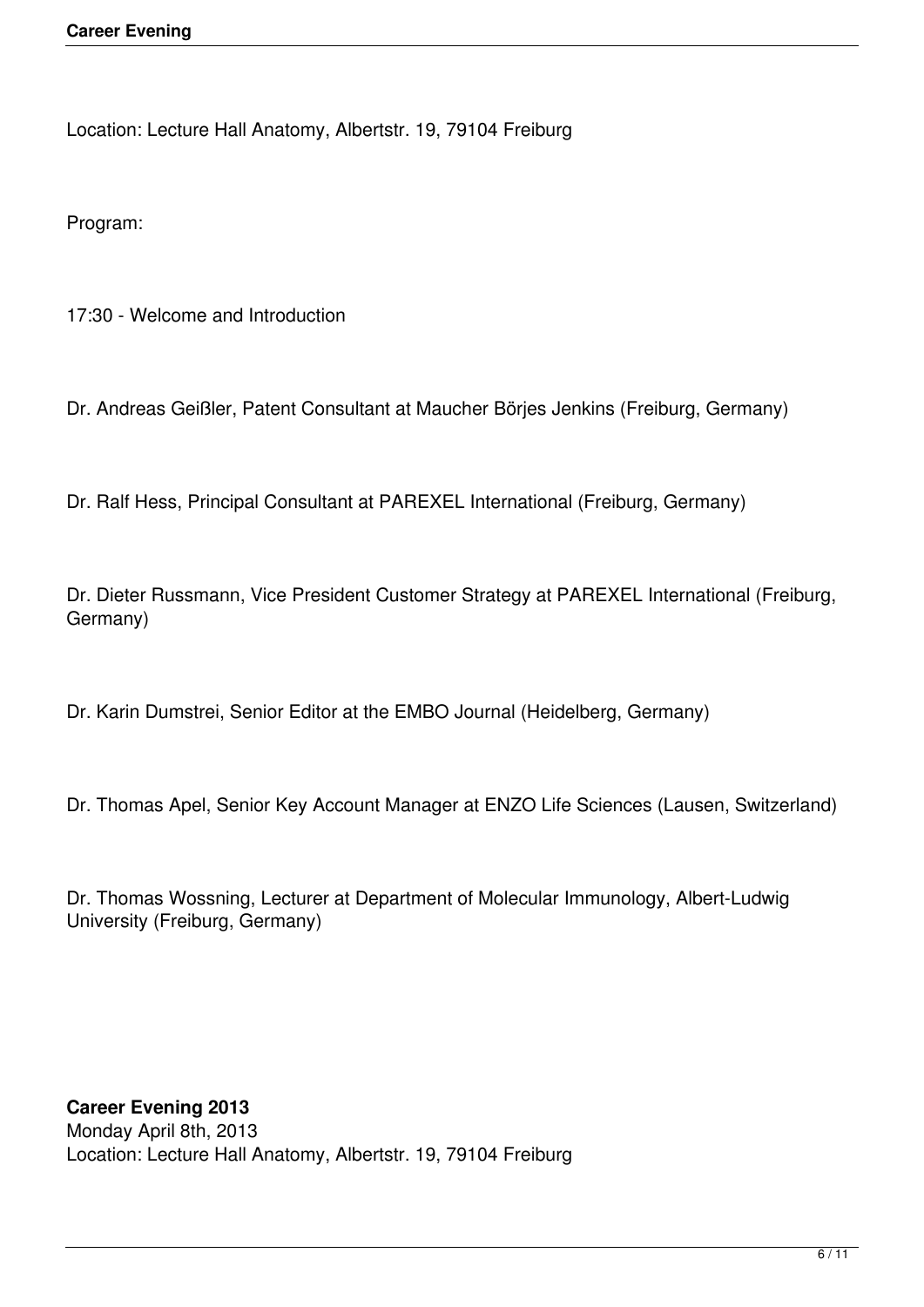Program

17:30 - Welcome and Introduction

Dr. Gloria Esposito, Head of Scientific Project Management and Sales, TaconicArtemis (Köln, Germany)

Dr. Annette Dorn, Official at the Landeskriminalamt - LKA (Munich, Germany)

Dr. Sandra Vogel, Investigator at Product Safety, Syngenta (Basel, Switzerland)

Dr. Enrico Schmidt, Lab Head at the Institute of Molecular Medicine and Cell Research, Novartis (Basel, Switzerland)

Dr. Astrid Lunkes, Director of Scientific Affairs, Institut de Génétique et de Biologie Moléculaire et Cellulaire (Strasbourg, France)

## **Career Evening 2012**

Thursday, April 19th, 2012 Location: Institute for Medical Microbiology and Hygiene, Lecture Hall Virology, Haus C, EG, Hermann-Herder-Str. 11, 79104 Freiburg

Program: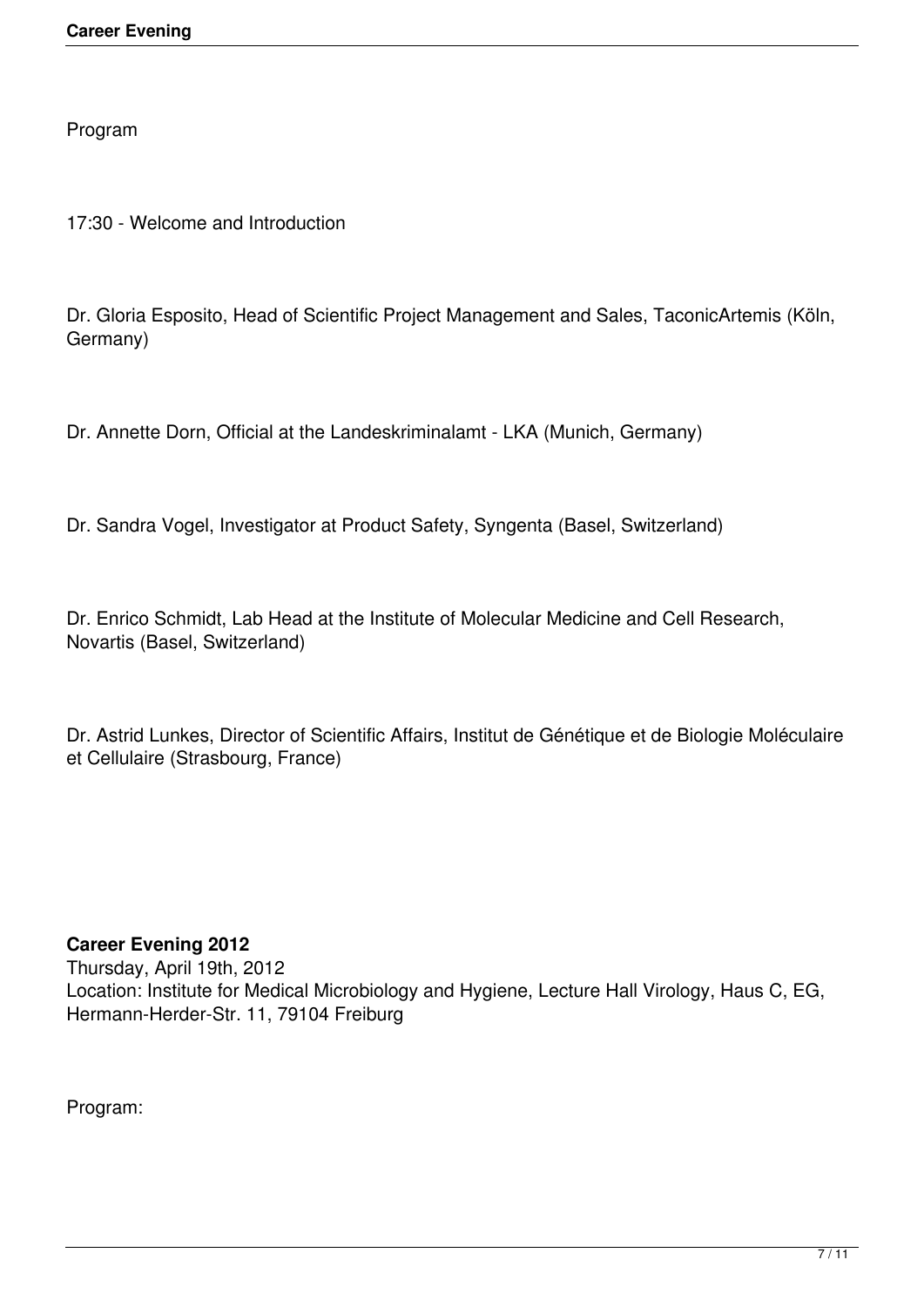17:30 - Welcome and Introduction

Dr. Johannes Kaiser, Executive Director, BIOSS Center for Biological Signalling Studies, Freiburg

Dr. Julia Schmitz, Technical Officer, Initiative for Vaccine Research, World Health Organization (WHO), Geneva

Dr. Michael Apel, Grant Management and Research Cooperations, Miltenyi Biotec GmbH, Bergisch-Gladbach

Dr. Regina Oehler, Science Editor, Hessischer Rundfunk (HR) and Journalistisches Seminar, Johannes Gutenberg University of Mainz

Dr. Maja Bumke Scheer, Scientist, Federal Institute for Risk Assessment, Department of Food Safety, Berlin

Dr. Barbara Marte, Science Editor "Nature", London

### **Career Evening 2011**

Thursday, March 31, 2011 at 17:30 Location: Institute for Medical Microbiology and Hygiene, Lecture hall Virology, Haus C, EG, Hermann-Herder-Str. 11, 79104 Freiburg

Program: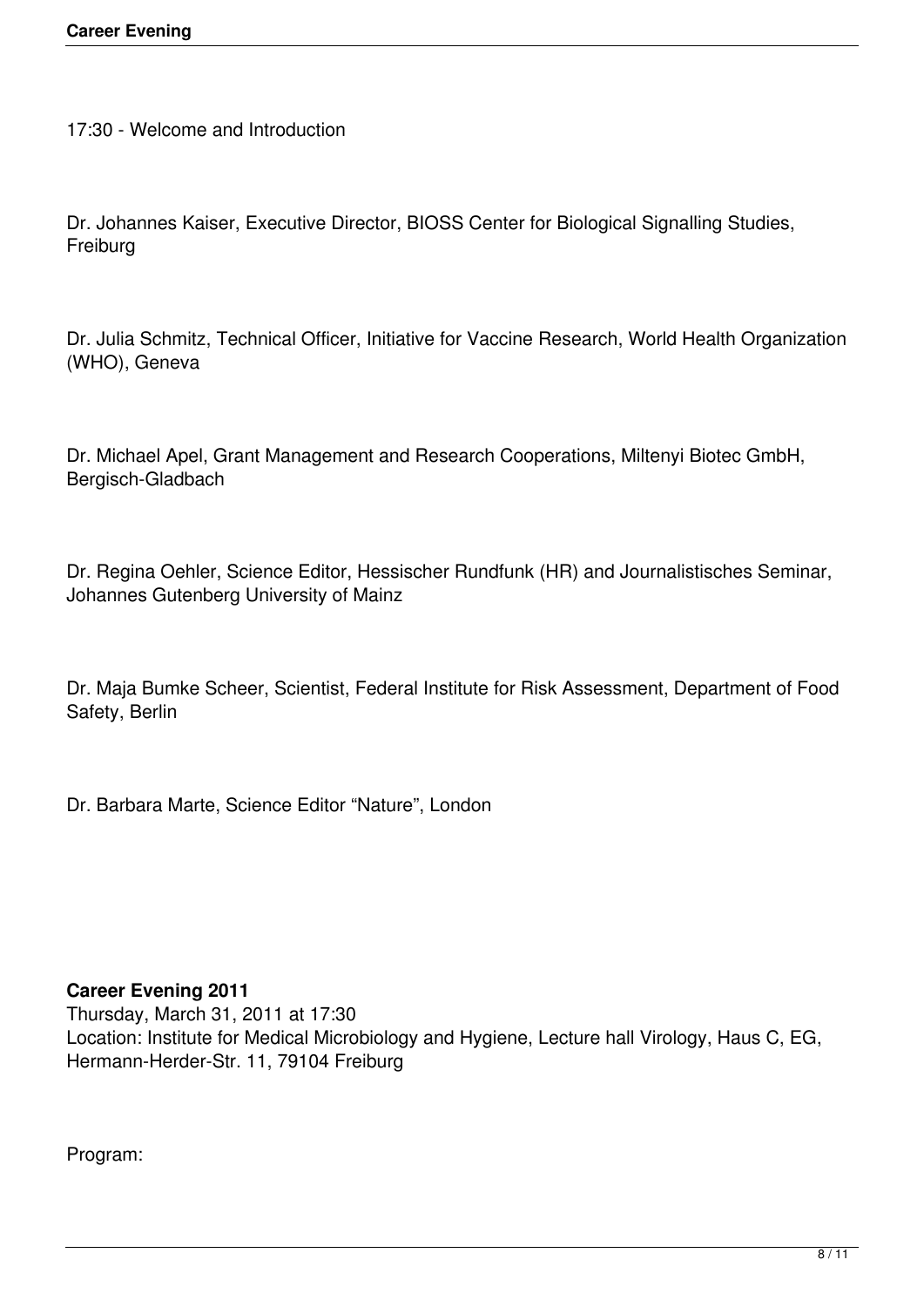17:30 Welcome and Introduction

Dr. Matthias Berg, Laboratory Manager, M-Scan, Freiburg

Dr. Othmar Engelhardt, Principal Scientist, WHO / Division of Virology, National Institute for Biological Standards and Control, UK

Dr. Saskia Brachmann, Investigator III (Lab head), Novartis Pharma AG, Basel

Joachim Müller-Jung, Science Editor "Nature and Science / Feuilleton", Frankfurter Allgemeine Zeitung (cancelled)

Prof. Dr. Ulrich Kalinke, Executive Director and Institute Director, Twincore, Centre for Experimental and Clinical Infection Research Hannover

## **Career evening 2010**

Thursday, 4.2.2010, 6.30 pm Location: Institute for medical microbiology and hygiene, Lecture hall, ground floor, Hermann-Herder-Straße 11, 79100 Freiburg

Program: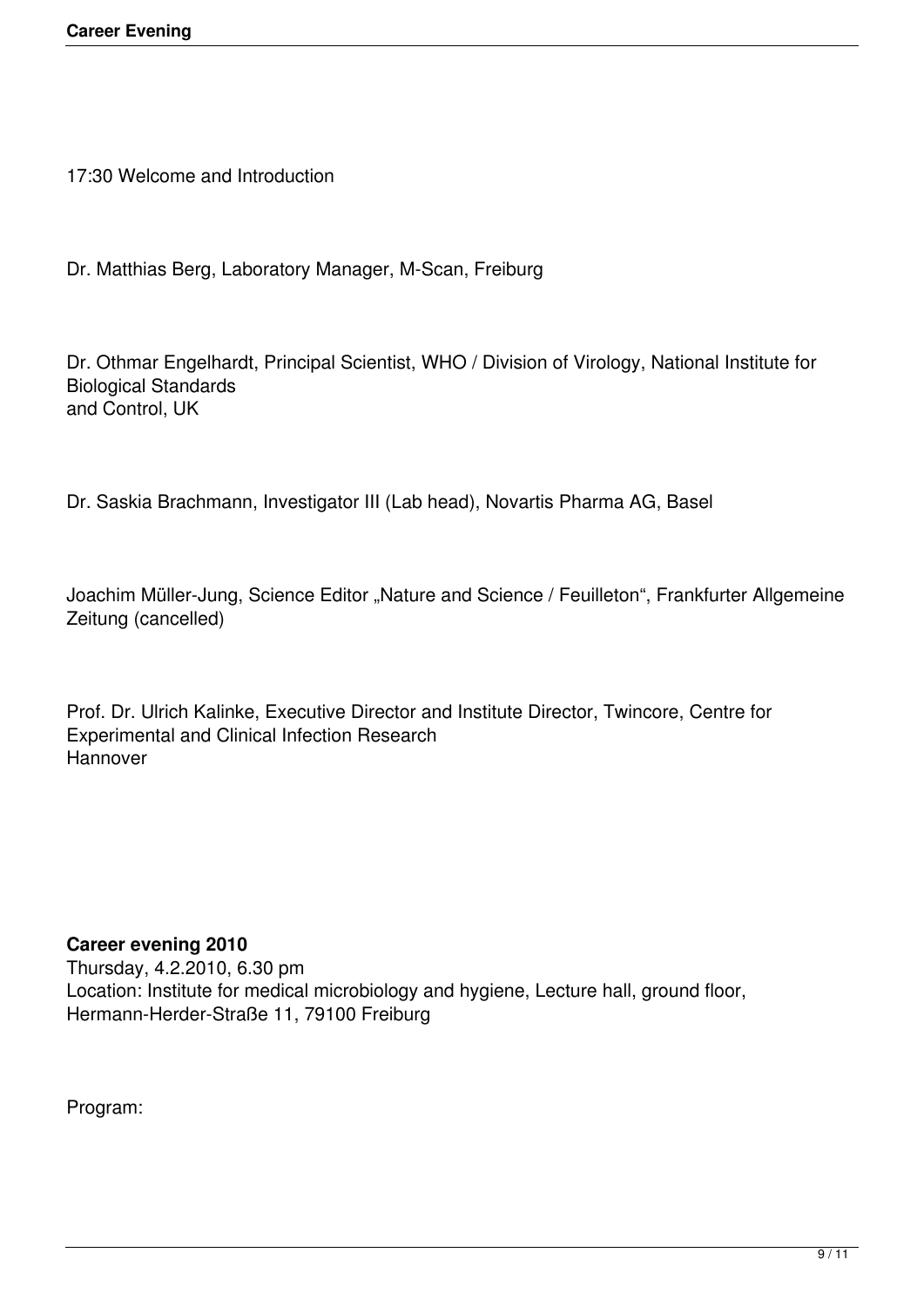18:30 Opening

Dr. Uta Sweere, Global studies Manager, F.Hoffmann-La Roche, Basel

Dr. Stefanie Häfele, Medical Manager, Pierre Fabre Schweiz, Basel

Dr. Christian Löbke, Group leader "Assay Development, Phadia, GmbH, Freiburg

Dr. Bernhard Bonegel, teacher at the Haus- und Landwirtschaftliche Schulen, Offenburg

Dr. Sandra Schug, Head of Finance and Operations, CloseBrothers GmbH, Frankfurt

Dr. Karsten Riwotzki, patent division, Roche Diagnostics GmbH

**Career evening 2008** Date: Thursday, 27.11.2008 Location: Weismannhaus lecture hall

Program:

17:00 Opening: Prof. Dr. Christoph Borner, Spemann Graduate School of Biology and Medicine